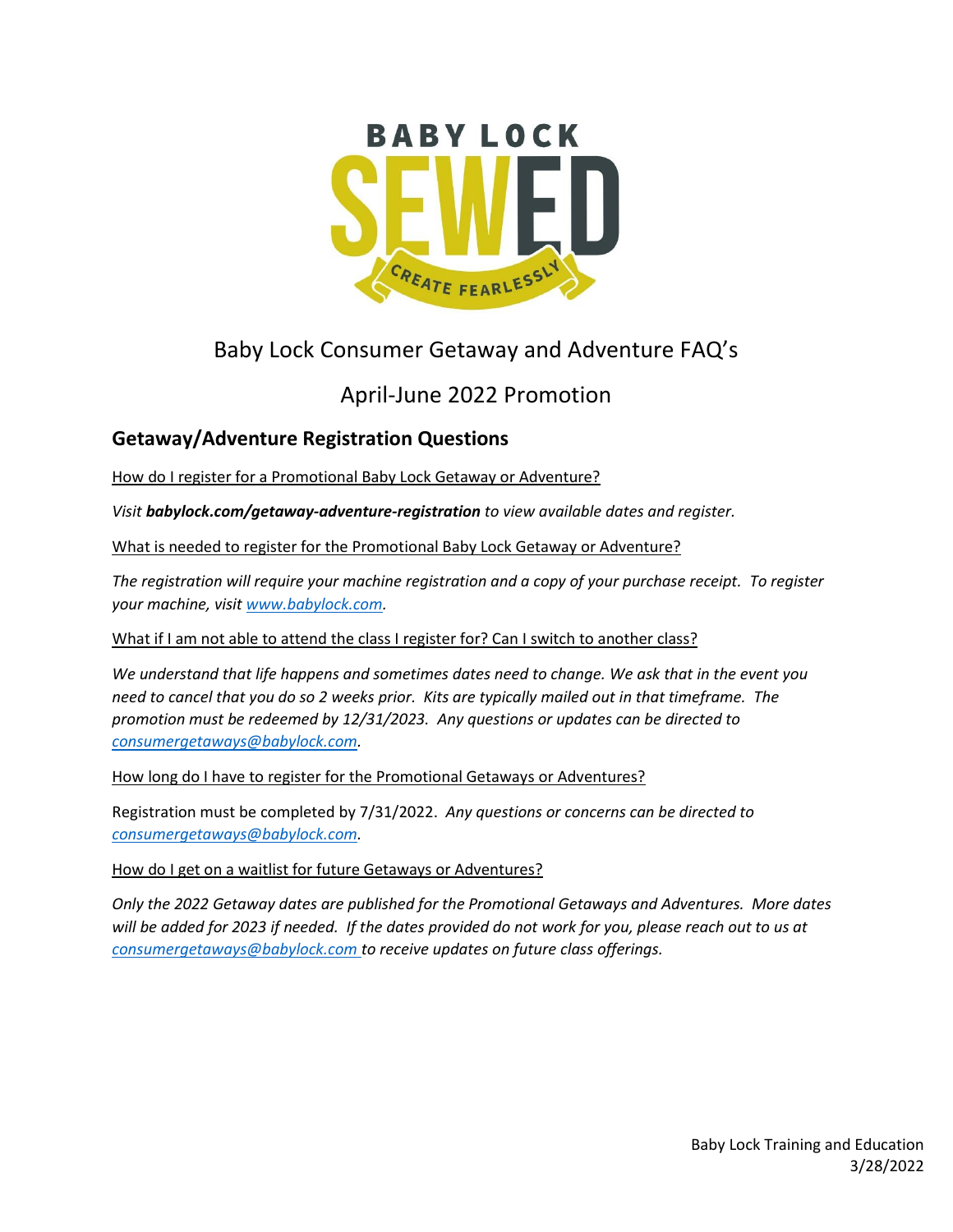### **Enrolled Consumer Getaway and Adventure Attendee Questions**

#### What equipment is needed for the class?

*To participate, you need to have a live internet connection and your computer.* 

#### Do I need to have my machine available to sew along?

*Most of the Getaways and Adventures are follow-along where you will watch the instructor on the machine. Many of the classes will allow you to review the content after the class.*

#### What virtual platform is used for the virtual Getaways and Adventures?

*Zoom is the platform used for most of the Getaways and Adventures. If you need assistance with learning more about how to set-up zoom, check out their FAQ information at https://zoom.us/*

#### When will I receive information regarding the class links and passwords to attend the classes?.

*Reminder emails about your event will be sent out to you leading up to the training. Your instructor will be emailing you regarding the class link and password to attend the classes. This info is usually sent late in the week prior. They will also include any other information you need at that time.*

#### Who do I contact if I need to update any of my personal information provided at registration?

*If you need to update your email address, phone number or shipping address, please contact us at [consumergetaways@babylock.com](mailto:consumergetaways@babylock.com)*.

#### When should I expect my box of supplies for the class? Who do I contact if I don't receive?

*We do ship a goodie/supply box out to the address you provided during registration approximately 2 weeks prior to the event. These are shipped via FedEx Ground. If your shipping address changes from when you registered, it is your responsibility to notify us of the change to guarantee you get your class supplies in a timely manner. Note: Not all Getaways/Adventures have packages sent out. If you need to make an address change or track a package, please email [consumergetaways@babylock.com.](mailto:consumergetaways@babylock.com)*

#### What supplies are sent with each Promotional Getaway or Adventure?

*Based on the individual class you will receive training materials, fabric kits (if applicable), additional goodies/supplies and Baby Lock swag!* 

#### Can I access the class content beyond the week of training? Will recordings be available? For how long?

*Each of the virtual classes is recorded through Zoom and a link to each recording is sent by the instructor at the end of each day. This link provides access to the class recording for 30 days*